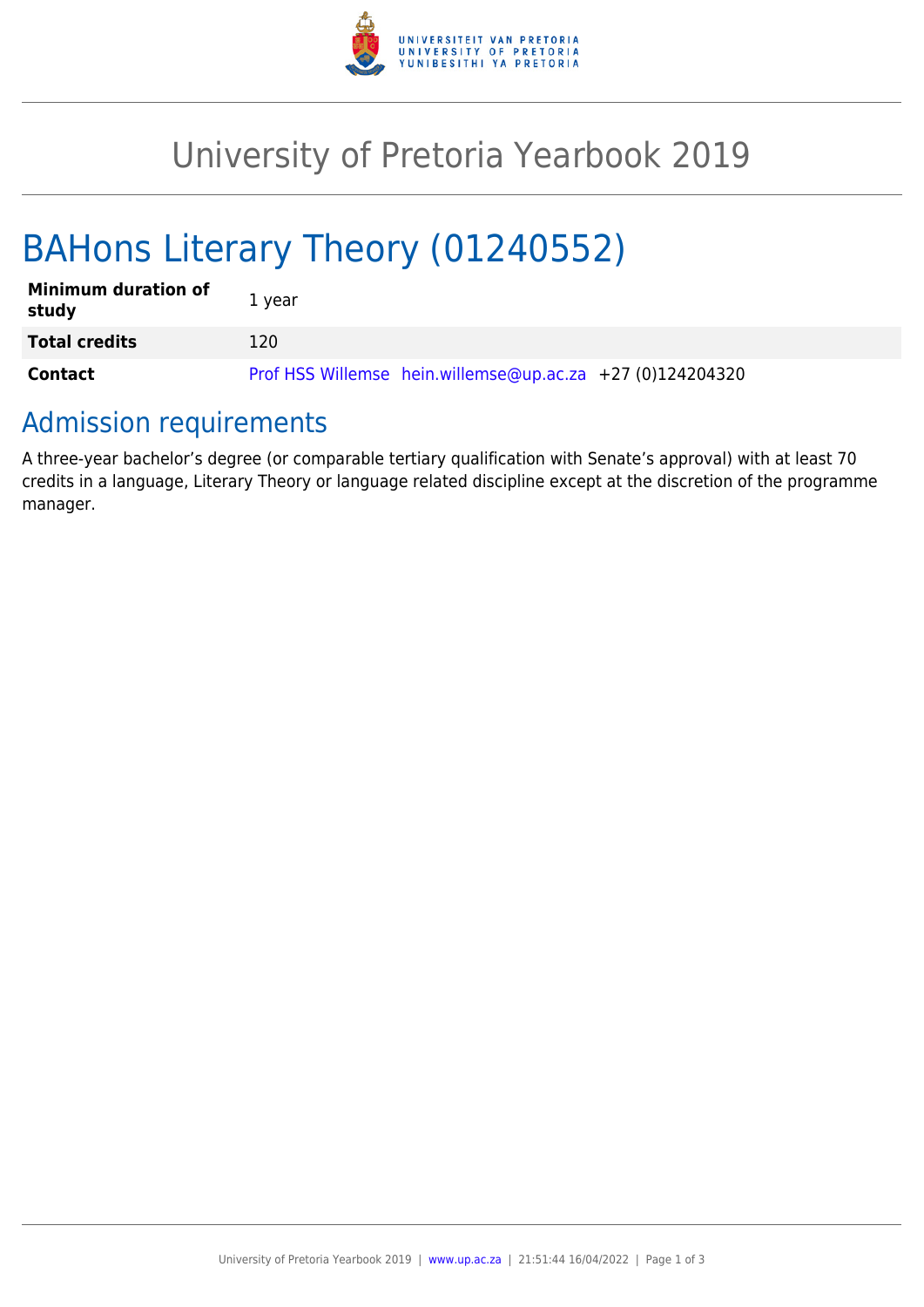

### Curriculum: Final year

#### **Minimum credits: 120**

LCC 732 (30 credits) and LCC 727 (20 credits) are compulsory. Select another 3 or 4 Core modules to amount to a total of 120 credits. If 3 Core modules are selected, 1 Elective module offered by another department must be included. If 4 Core modules are selected, no elective module can be included.

### **Core modules**

[Postcolonialism 723](https://www.up.ac.za/faculty-of-education/yearbooks/2019/modules/view/LCC 723) (LCC 723) - Credits: 20.00 [African writers and thought 724](https://www.up.ac.za/faculty-of-education/yearbooks/2019/modules/view/LCC 724) (LCC 724) - Credits: 20.00 [Introduction to literary theory 727](https://www.up.ac.za/faculty-of-education/yearbooks/2019/modules/view/LCC 727) (LCC 727) - Credits: 20.00 [World literature 728](https://www.up.ac.za/faculty-of-education/yearbooks/2019/modules/view/LCC 728) (LCC 728) - Credits: 20.00 [Gender and literature 729](https://www.up.ac.za/faculty-of-education/yearbooks/2019/modules/view/LCC 729) (LCC 729) - Credits: 20.00 [Research report 732](https://www.up.ac.za/faculty-of-education/yearbooks/2019/modules/view/LCC 732) (LCC 732) - Credits: 30.00 [Capita selecta 733](https://www.up.ac.za/faculty-of-education/yearbooks/2019/modules/view/LCC 733) (LCC 733) - Credits: 20.00

### **Elective modules**

[Afrikaanse drama 718](https://www.up.ac.za/faculty-of-education/yearbooks/2019/modules/view/AFR 718) (AFR 718) - Credits: 20.00 [Afrikaanse poësie 755](https://www.up.ac.za/faculty-of-education/yearbooks/2019/modules/view/AFR 755) (AFR 755) - Credits: 20.00 [Afrikaanse prosa 756](https://www.up.ac.za/faculty-of-education/yearbooks/2019/modules/view/AFR 756) (AFR 756) - Credits: 20.00 [Nederlandse letterkunde 775](https://www.up.ac.za/faculty-of-education/yearbooks/2019/modules/view/AFR 775) (AFR 775) - Credits: 20.00 [German literature \(1\) 755](https://www.up.ac.za/faculty-of-education/yearbooks/2019/modules/view/DTS 755) (DTS 755) - Credits: 24.00 [German literature \(2\) 756](https://www.up.ac.za/faculty-of-education/yearbooks/2019/modules/view/DTS 756) (DTS 756) - Credits: 24.00 [German literature \(3\) 757](https://www.up.ac.za/faculty-of-education/yearbooks/2019/modules/view/DTS 757) (DTS 757) - Credits: 24.00 [German literature \(4\) 758](https://www.up.ac.za/faculty-of-education/yearbooks/2019/modules/view/DTS 758) (DTS 758) - Credits: 24.00 [African writing I 703](https://www.up.ac.za/faculty-of-education/yearbooks/2019/modules/view/ENG 703) (ENG 703) - Credits: 15.00 [African writing II 704](https://www.up.ac.za/faculty-of-education/yearbooks/2019/modules/view/ENG 704) (ENG 704) - Credits: 15.00 [South African short stories 705](https://www.up.ac.za/faculty-of-education/yearbooks/2019/modules/view/ENG 705) (ENG 705) - Credits: 15.00 [Children's literature 773](https://www.up.ac.za/faculty-of-education/yearbooks/2019/modules/view/ENG 773) (ENG 773) - Credits: 15.00 [Medieval literature 701](https://www.up.ac.za/faculty-of-education/yearbooks/2019/modules/view/ENZ 701) (ENZ 701) - Credits: 15.00 [Shakespeare 703](https://www.up.ac.za/faculty-of-education/yearbooks/2019/modules/view/ENZ 703) (ENZ 703) - Credits: 15.00 [Seventeenth-century literature 704](https://www.up.ac.za/faculty-of-education/yearbooks/2019/modules/view/ENZ 704) (ENZ 704) - Credits: 15.00 [The Augustan vision 705](https://www.up.ac.za/faculty-of-education/yearbooks/2019/modules/view/ENZ 705) (ENZ 705) - Credits: 15.00 [Modernism 771](https://www.up.ac.za/faculty-of-education/yearbooks/2019/modules/view/ENZ 771) (ENZ 771) - Credits: 15.00 [Postmodernism 772](https://www.up.ac.za/faculty-of-education/yearbooks/2019/modules/view/ENZ 772) (ENZ 772) - Credits: 15.00 [ntroduction to French Linguistics 757](https://www.up.ac.za/faculty-of-education/yearbooks/2019/modules/view/FRN 757) (FRN 757) - Credits: 24.00 [isiNdebele literature: Capita selecta 751](https://www.up.ac.za/faculty-of-education/yearbooks/2019/modules/view/NDE 751) (NDE 751) - Credits: 20.00 [Sepedi literature: Capita selecta 751](https://www.up.ac.za/faculty-of-education/yearbooks/2019/modules/view/SEP 751) (SEP 751) - Credits: 20.00 [Hispanic literature 701](https://www.up.ac.za/faculty-of-education/yearbooks/2019/modules/view/SPN 701) (SPN 701) - Credits: 20.00 [Setswana literature: Capita selecta 751](https://www.up.ac.za/faculty-of-education/yearbooks/2019/modules/view/STW 751) (STW 751) - Credits: 20.00 [isiZulu literature: Capita selecta 751](https://www.up.ac.za/faculty-of-education/yearbooks/2019/modules/view/ZUL 751) (ZUL 751) - Credits: 20.00

The information published here is subject to change and may be amended after the publication of this information. The